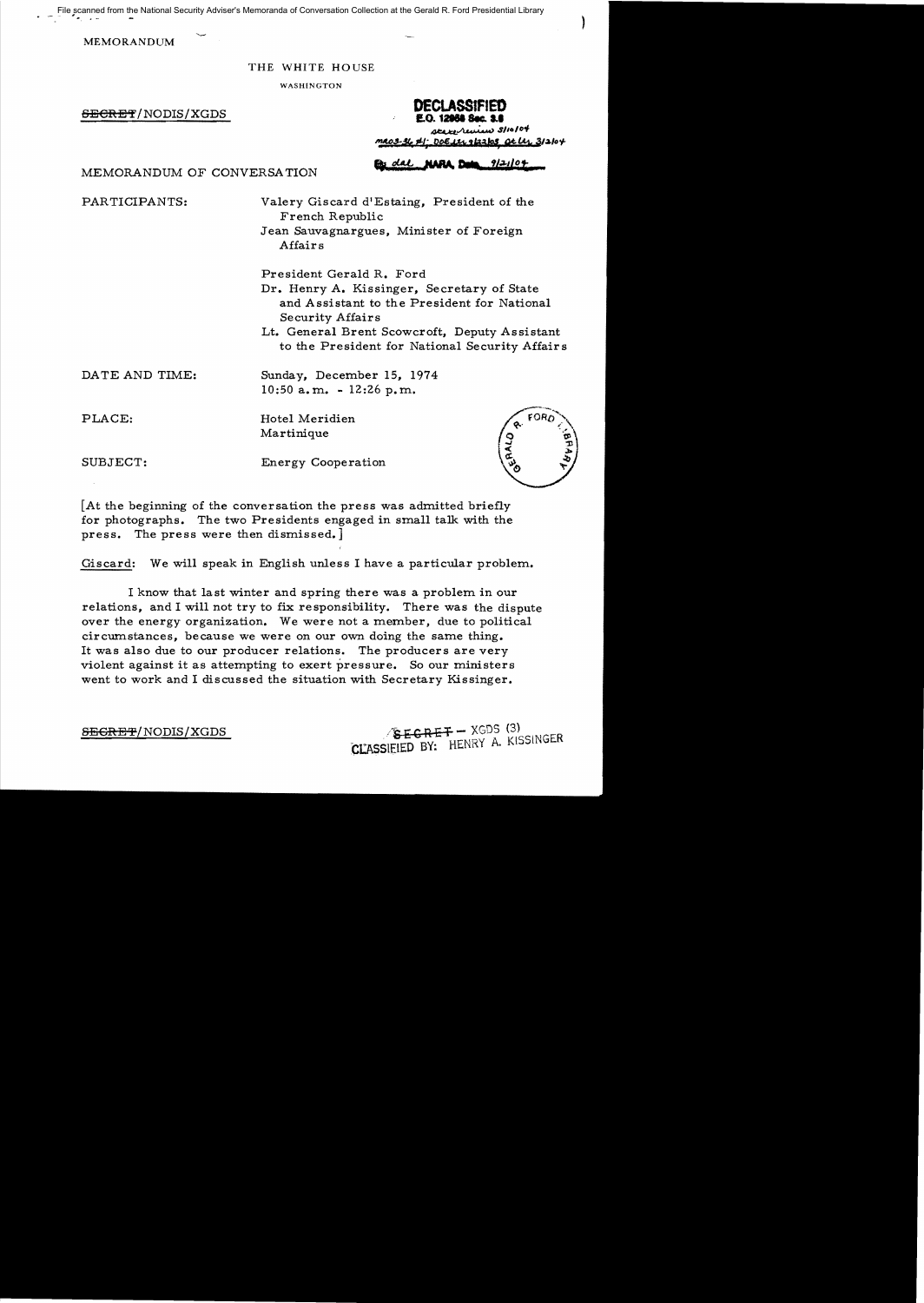### SEGRET/NODIS/XGDS 2

Two things he reported to me: what to do about prices, and consumer cooperation.

So in my press conference I spoke of two things -- how to adjust to the prices, and discussion with producers. I didn't mention indexation. Then the Nine supported our view, saying it had to be closely coordinated with the United States. We also had a positive reaction from the producers -- Brazil, India, and the Arabs. This shows a desire for a kind of cooperation, with some problem of extending it to other raw materials. The producers don't want to seem the villain on the economic scene. They also want to talk about inflation and other materials. I said it is unrealistic to discuss it so broadly, but they wanted some mention of these things, not just oil.

I asked Sauvagnargues to call you. You were in Vladivostok. He couldn't, so he cabled before my talk.

We can't make an agreement without the support -- not just the consent -- of the United States. To go one step further, our view is there might be, at the end, some confrontation that is unavoidable. If the producers cartel is unyielding, we will not accept it. But this should come after the attempt to have discussions and cooperation. What is important is to show our desire to make agreement; and if this fails, we would be tough. The issues are: (1) to set up a consumerproducer conference, and (2) preparation between the consumers. To have a disorganized voice of the consumers would be very bad. We need to know what the structure would be, what the list of countries would be, and so on. Our suggestion is for a preliminary meeting for the producers, then a stage of two-to-three months for consumer preparation, and then a consumer -producer meeting.

President: I have always been a strong supporter of United States-French relations. Over the years we built a firm foundation, even though there were differences. One of the first important votes I cast in the Congress was for NATO. I believe the West depends on a strong Atlantic relation. I start from the basis that we have to work together, and with the other allies, broadened now to include Japan.

One thing which bothers Americans who are aware of this long relationship is the French actions and statements which seem to undercut U. S. positions and disparage the United States. We think that is not healthy.



SECRET/NODIS/XGDS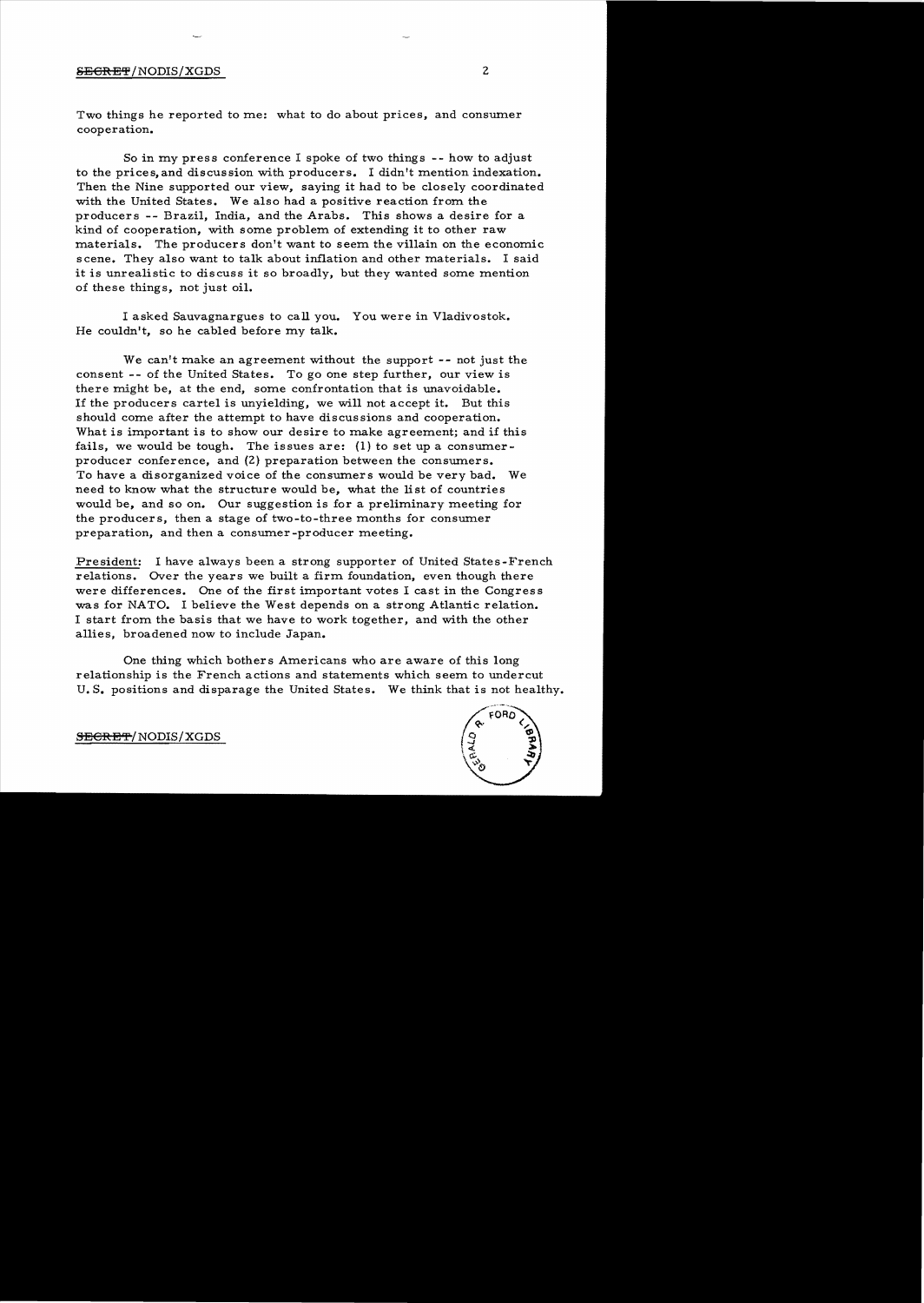#### SECRET/NODIS/XGDS 3

You mentioned your consumer-producer suggestion. We understand the problem of timing, but that perception is not always conveyed to the United States. Also in the UN, we know we can't always be together but we would hope for a closer understanding. Having said that, we still have a close relationship.

Giscard: To understand our relationship, we have to realize our relative size. It has been recognized since the 18th century, France was humiliated by the travails of its political system after World War II. When deGaulle came in he wanted to restore French dignity. That required antagonizing the major powers. For example: In the 1960's our ministers had to have visas to come to the United States, while American dignitaries came to Paris in American planes, and were met by cars, etcetera. When Kennedy was President, the United States press announced a new head of NATO, without any consultation. There was a de facto situation of inequality. French political life is especially sensitive to US-French relations. The Communists play on this issue.

Kissinger: It is compounded by the complexity of the French mind. I wish we were as clever as Le Monde thinks.

Giscard: So we have this compulsion for independence and self-esteem.

President: We have no interest in domination. We want cooperation, and those irritants should be eliminated so we can discuss substance.

Now on energy, first, price: Something has to be done. Second, there have been vast sums of dollars generated as a result of spiraling prices. The question is how to do it constructively. There are three steps: first, to have a consumer position. This is essential. We don't plan to go to a producer meeting for a confrontation,but we have to go to the meeting with a consumer position and an agenda. We do have to have substantive consumer solidarity. We need a high degree of solidarity before we sit down with the producers. Otherwise, some of our friends would be picked off individually -- they have weaker positions and could be susceptible to producer suggestions which would undercut the positions of the U. S. and France and destroy the effort to resolve the problem. We don't need a document, but a consumer idea which gives us our strength to meet with the producers who are well organized. How can they complain when they themselves meet every three months, or oftener?

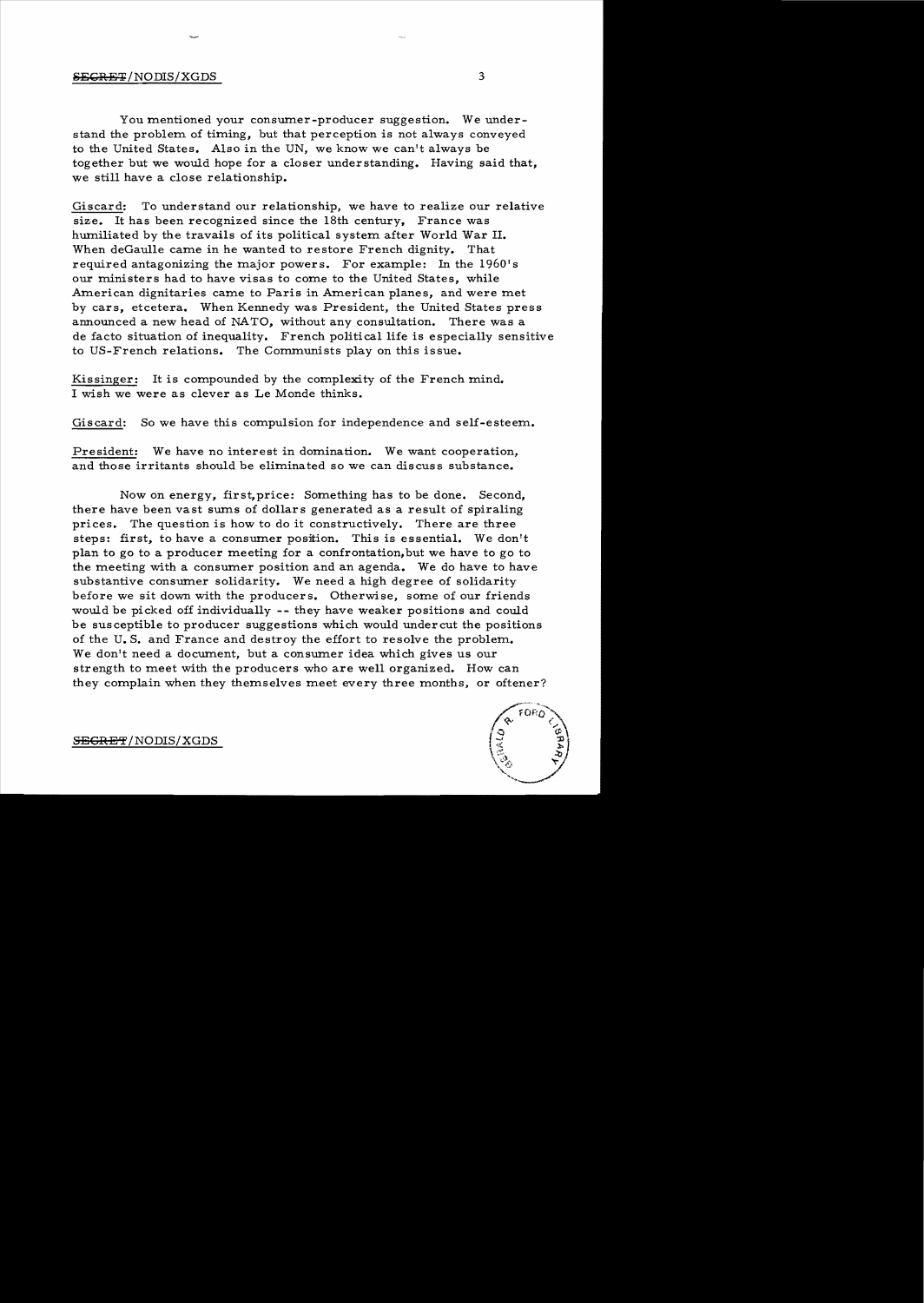#### SECRET/NODIS/XGDS 4

They are forcing down our throats higher and higher prices while offering no solution to anything. It is in their interest to solve those two problems. I hope we can resolve this.

Giscard: I have no disagreement in substance with what you say -- only in details. The producers are developing countries, with their frustrations, and they resent the consumer organization, not as their counterpart but as an attempt at economic warfare. When they speak of what you suggest which is not aggressive -- they talk of it as aggressive. It is a psychological problem. It is the interpretation given by the world community. If we agree that we will enter an agreement for a consumer-producer meeting, then an agreement among consumers is not aggressive. So the sequence should be that.

We are for stabilization and for restriction of the oil price, and are prepared to take a strong position on reducing dependence on imports. We are in favor of genuine exploration and cooperation.

Kissinger: There is a factual problem -- the tendency when talking of the producers, to tend to think of Western-type bureaucracy. Abu Dhabi is far different from Iran. One can elicit different reactions from different countries. But never have the producers accused us of seeking confrontation Saudi Arabia for example, or Iran. The producers tend to tell their interlocutors what they want to hear. At OPEC, a spokesman said he hopes the world would get on with an organization so a consumer-producer meeting could be held. Our experience is not that confrontation is feared.

Sauvagnargues: They tell me that strong consumer groups lead to confrontation.

Kissinger: I have seen Faisal five times and never has he spoken that way to me.

Sauvagnargues: The important thing is price and that can be solved only by consultation.

President: There are four things we should talk about: An agreement on conservation -- on the concept itself and a decision on the amount. Second, the consumers should have a solid position on alternative sources. As you know, we have a massive U. S. program. It is essential for the

SECRET/NODIS/XGDS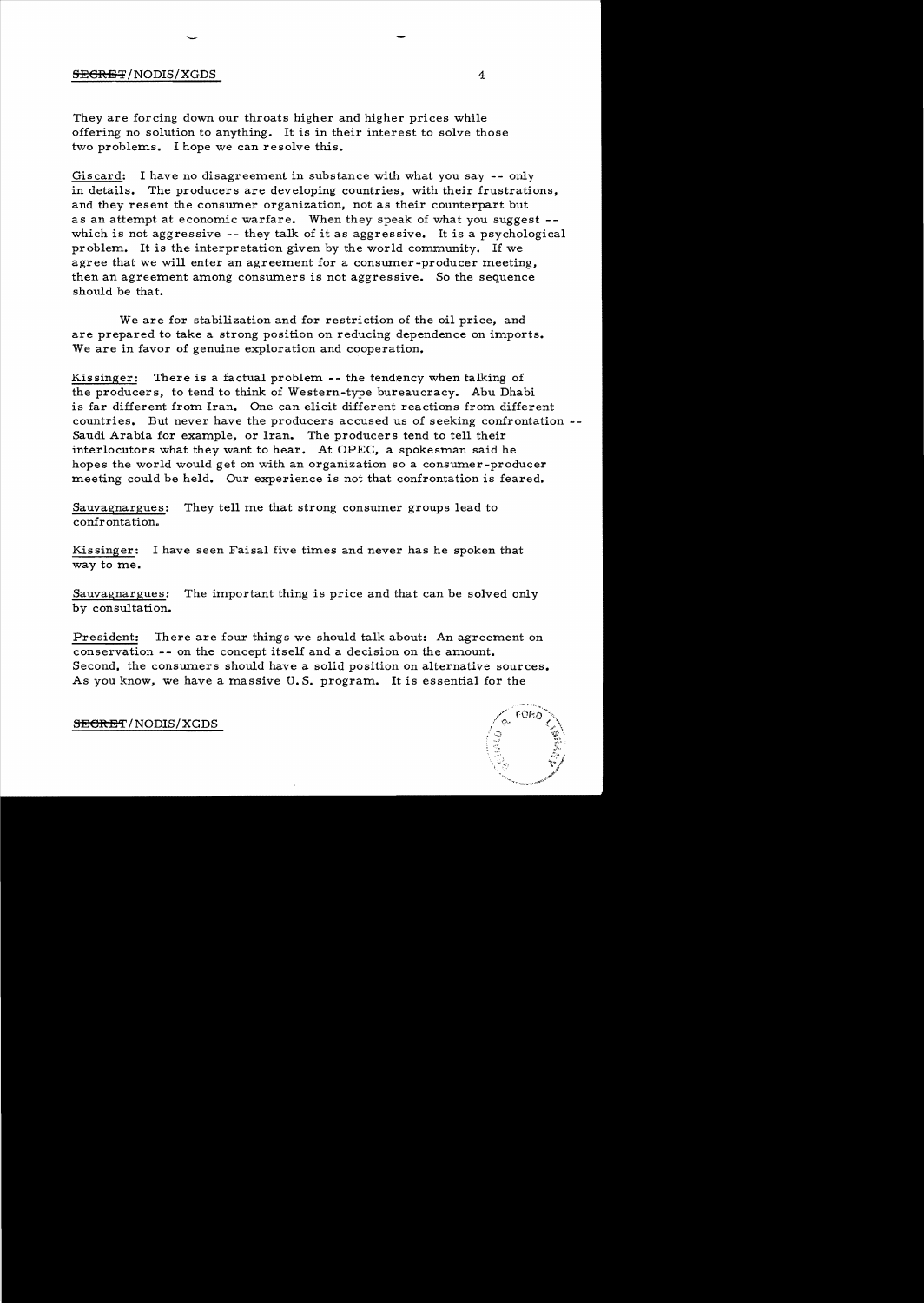#### $S_{\rm EGRBF}/\rm{NODIS}/\rm{XGDS}$  5

industrial world. We need a procedure for sharing that technology. In the short range, what do we do in case of emergency? Again a plan is of common interest and requires consumer solidarity.

An agreement on these four things is essential before we sit down with the producers.

Sauvagnargues: I want to explain. At some point the price must be discussed. OPEC has just made another small increase, but have given nine months of essential price stability in the hope that within this time a dialogue can take place.

Kissinger: It is essentially the same price, or maybe even, with inflation, a slight decrease.

Sauvagnargues: President Giscard comes here with a sort of mandate to reconcile our positions. We agree with you on the consumer position, but need more explicitness on what you mean by it.

We can agree on consultation on conservation. But on developing new resources, that will take time. We want to have programs going in six-to-nine months and we can't stand a price increase in nine months. The prices won't go down by themselves. Maybe they won't anyway, but certainly they won't if we don't try.

Kissinger: We never thought that consumer solidarity would produce lower prices. Our concern is the economic consequences and the moral and political disintegration of the West. Consumer organization is a way to give the consumer nations a sense of control over their destiny. If the focus of preparation is on consumer-producer cooperation, we will push papers around like in CSCE, and there will be nothing coming out of it.

We want to build some real consumer cooperation on the issues we have outlined. France doesn't have to join lEA. On conservation, you are ahead of lEA. We can work out parallel paths. On the financial side, we would work within the Group of Ten. You are in that. We could ask your help with the Germans on this. On alternative sources -- you have two. Time is required for implementation of alternative sources. We first want a start. Second, we would hope Europe would develop alternative sources as Europe. We are not trying to use alternative sources as a

 $SECHF$  NODIS/XGDS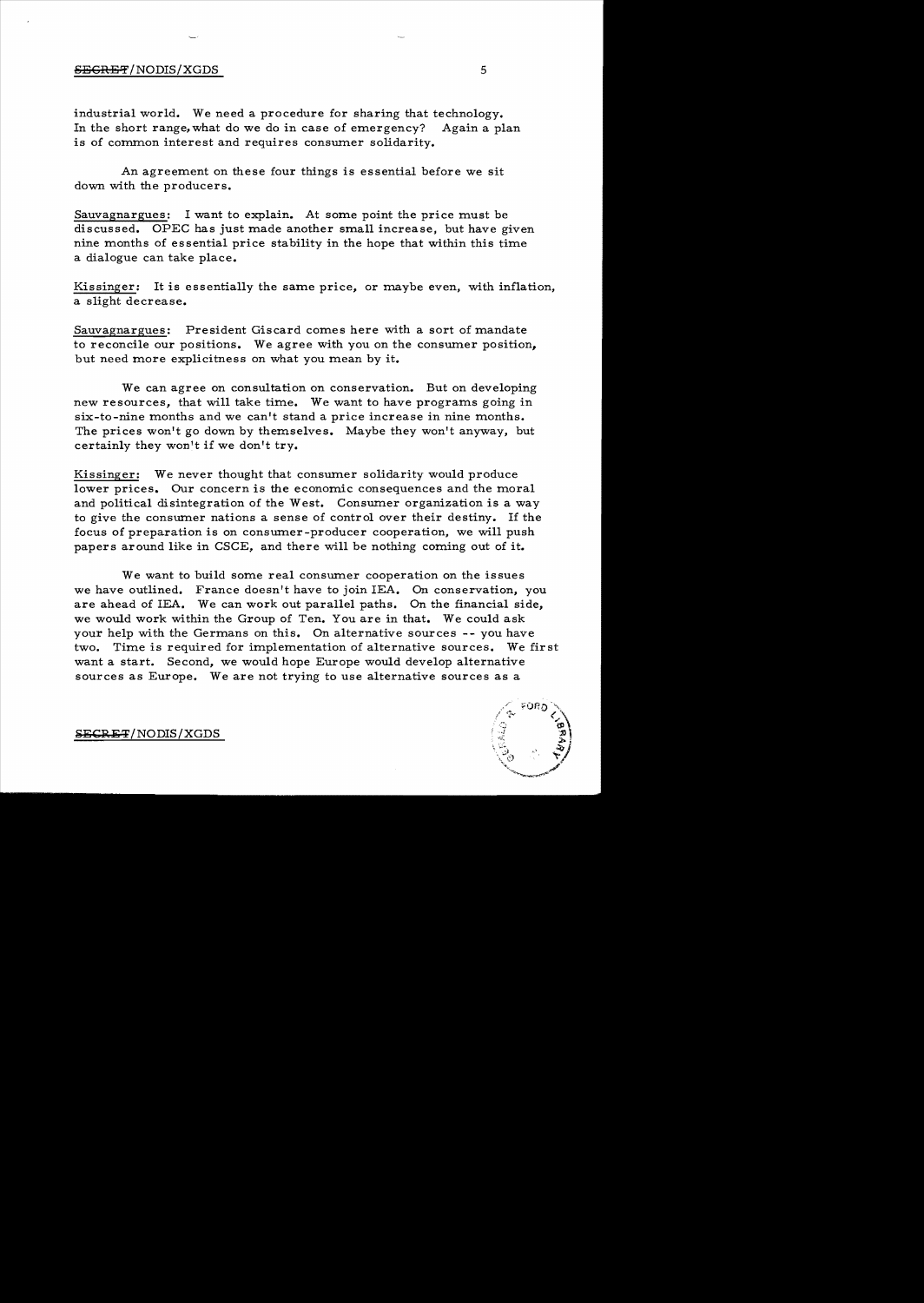#### **SEGRET/NODIS/XGDS** 6

way to make Europe dependent on us. Emergency sharing I think we can work out satisfactorily. I think these can all be done in two months. We would think a target date of the end of June for the consumer-producer conference is possible. Our concern is that if we commit ourselves to this, talk will substitute for substance.

-

Giscard: In the first meeting, I am not trying to get a "victory."

President: I share that approach. The important thing is progress.

Giscard: I have two questions -- how it relates to a possible confrontation and how it relates to cooperation in the West on energy. The part on conservation, we support. Alternative sources -- some of our partners are not in good shape. They might prefer to deal bilaterally with the U. S. It is easier for them. On nuclear matters, for example. We need to work as a group on this and we need an indication of U. S. support. Your industry is much more advanced in alternative sources and we must be sure it doesn't give you further advantage.

The oil producers are weak -- they have oil but they have to invest their oil. We could cooperate to give them some serious outlet for their money. We should study the question. The Swiss, for example, have done something. We could discuss a fund in the Group of Ten. There is confusion though. The Germans think this means it must be financed by producer money and passed out to consumers who have poorly managed their countries. The funds would have to be for the oil-price impact, not to cover deficits from ill-managed economies.

The question of emergency measures is more difficult because it looks like confrontation. If there is a crisis, we would participate in joint action. But to announce it would look like confrontation. We can privately wo rk something out without public participation.

On timing, June is a little late for a meeting. We will have had flat prices since September and a conference wouldn't be completed before a summer recess. We should be able to finish it before summer.

We can probably reach some consumer agreement over the next two months. But we need some preparatory measures at the technical level for a consumer -producer conference.



 $S\to$ GRET/NODIS/XGDS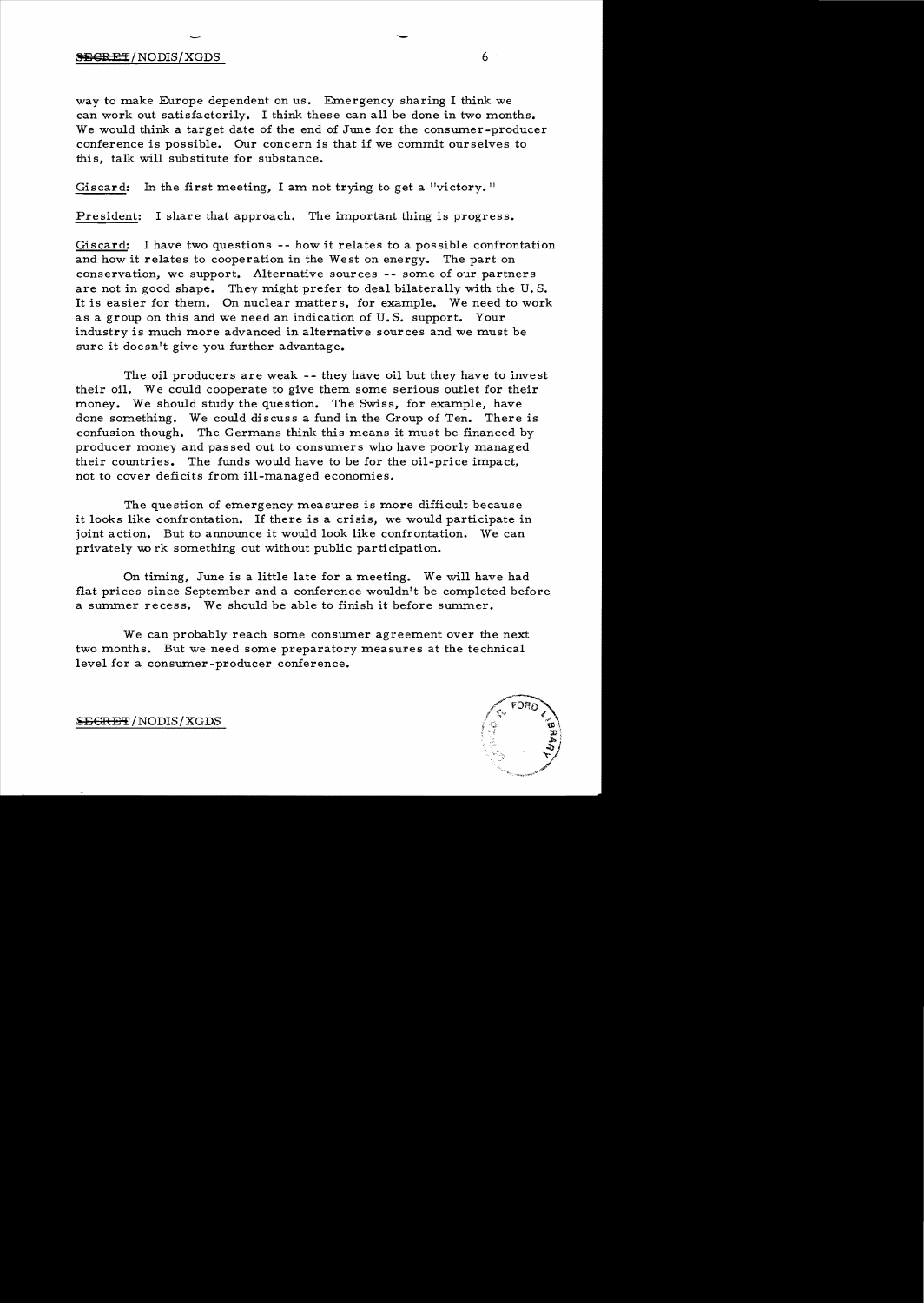#### **SEGRE'%'**/ NODIS/XGDS 7

President: If it doesn't start with the assumption of consumer solidarity, what comes back is likely to break into differences which would affect the consumer -producer meeting. The impact of a position of solidarity aiming at a consumer-producer meeting, with preparation of the meeting to follow, seems a better approach. Our sequence is a consumer meeting, consumer solidarity, and a consumer -producer conference. We are not legalistic about the consumer cooperation -- we want the substance.

Giscard: How do you envision it practically?

Kissinger: There will be a meeting of lEA next week. We will introduce ideas on conservation and alternative sources. In the Ten in January we will offer our proposals for financial measures. If the consumers move rapidly, we can agree on the main principles by the end of January. That is enough. Once we see consumer cooperation is going ahead we could move immediately into preparation for a consumer-producer conference. We just don't want to confuse the two. Whether the consumer-producer meeting is in June or April is not important.

Giscard: Are you ready to announce that a consumer-producer meeting is desirable?

Kissinger: We don't want the producer conference used to wreck consumer cooperation. We can say we consider the principle of consumer-producer cooperation desirable if it is coupled with strengthened consumer cooperation. If it could be done this way, it would be okay.

Giscard: Le Monde would object! It doesn't like you or me!

Sauvagnargues: That is the core of the problem. We can start consumer cooperation now, but it will have to be strengthened over time. In fact, we have parallel actions. Couldn't we agree to use parallel courses by convening a preparatory conference, perhaps giving a slight edge to consumer solidarity? Parallelism is undeniable.

Giscard: What I don't see in your position is how different consumers could dissent from a joint position.

Kissinger: All it will take is for one producer to say that one position is contrary to the producers' interest to throw a monkey wrench into the consumers position. We need a concrete commitment for solidarity



**-SEGRET** /NODIS/XGDS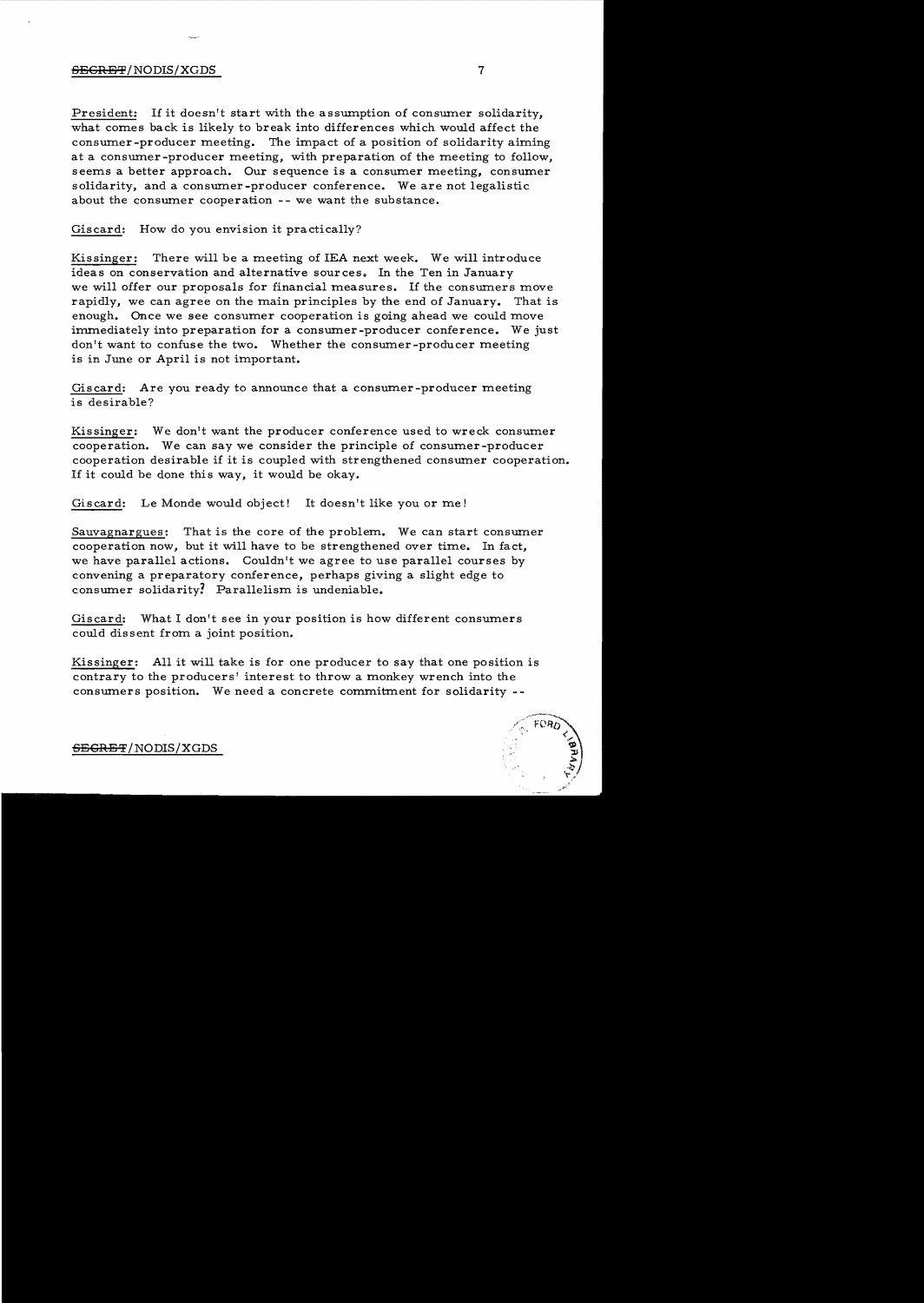#### ${SECRET/ NODIS/XGDS}$  8

otherwise we are better off bilaterally, unencumbered by the weaker countries.

Giscard: About conservation and alternative sources, what plan have you?

-

Kissinger: We have the general concern, based on experience, that we will keep hearing this is an instrument of confrontation, etc. and constantly more reasons not to proceed. If the consumers are totally dependent on what the producers think **--** like Iraq **--** it will weaken the West. We want rapid implementation of consumer solidarity, then rapid preparation for a conference.

Giscard: We are ready to have studies and conversations on views which we think are close to yours. We don't see the problem.

Kissinger: It is based on the experience of the last year.

President: If we get consumer positions first, it forces quick completion of action.

Giscard: Suppose we agree on the principle of a conference for spring and that this is preceded by consumer-producer preparation, and before that actions by consumers sufficient to guarantee cooperation. But we are not included in this structure. How would that appear?

Kissinger: That general formulation we could accept. We would express it in a way which would include France.

Giscard: We are not trying to hamper your efforts with the countries you are trying to organize. I don't know what Schmidt told you but we will not try to complicate your actions -- but we are out of it. Your problem is with the partners of your agreements. We have no objection **--** except for joint European action for the substance. I am ready to say we will discuss with the Group of Ten about finances. So the distinction applies to your own actions.

Kissinger: And to the time. We can't proceed to prepare until we have a commitment to solidarity.

President: A commitment to solidarity is mandatory if we are to sit down to meet with the producers. If we get that with lEA and in parallel



'SEGRET/NODIS/XGDS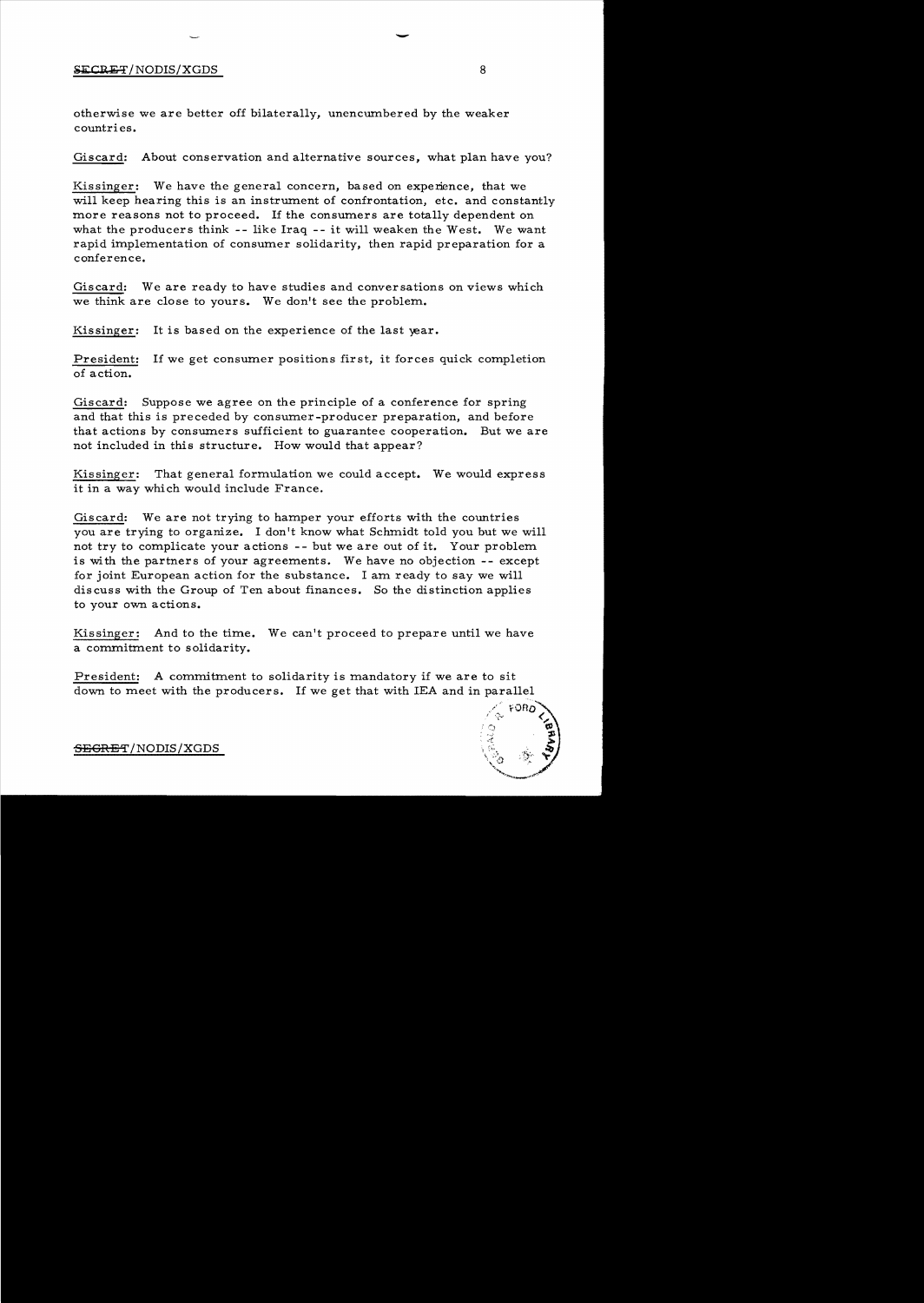#### SECRET/NODIS/XGDS

with you, it will be okay. We don't seek victory, but substance, and we think this will do it.

Giscard: Why are you so interested in France joining the agencies? If we were opposed to it, I would understand, but we aren't.

Kissinger: We haven't asked France to join.

Giscard: But our partners are.

Kissinger: That is between you.

Sauvagnargues: Not recently, but it was in the beginning. But it puts our partners in a difficult position to have one outside.

Kissinger: We are interested only in the substance, not in the legal form.

On the financial side, we and you agree more than we do with the Germans.

On alternative sources, we will encourage European cooperation as long as we agree on the program. It can be a vehicle for European cooperation.

Giscard: The procedure could be in four stages: First, to complete efforts for cooperation among the consumers and within the Group of Ten.

Kissinger: You could help with that.

Giscard: Yes. We would be a little out of the picture. Second would be the technical stage of talks with producers to see what questions would be discussed. Third would be concrete discussions among the consumers. Fourth, the conference, but not too late so it comes close to the OPEC meeting on prices.

Could this be expressed in the document?

Sauvagnargues: Yes, but I have a question about stage one. How long would it be?



S<del>EGRET</del>/NODIS/XGDS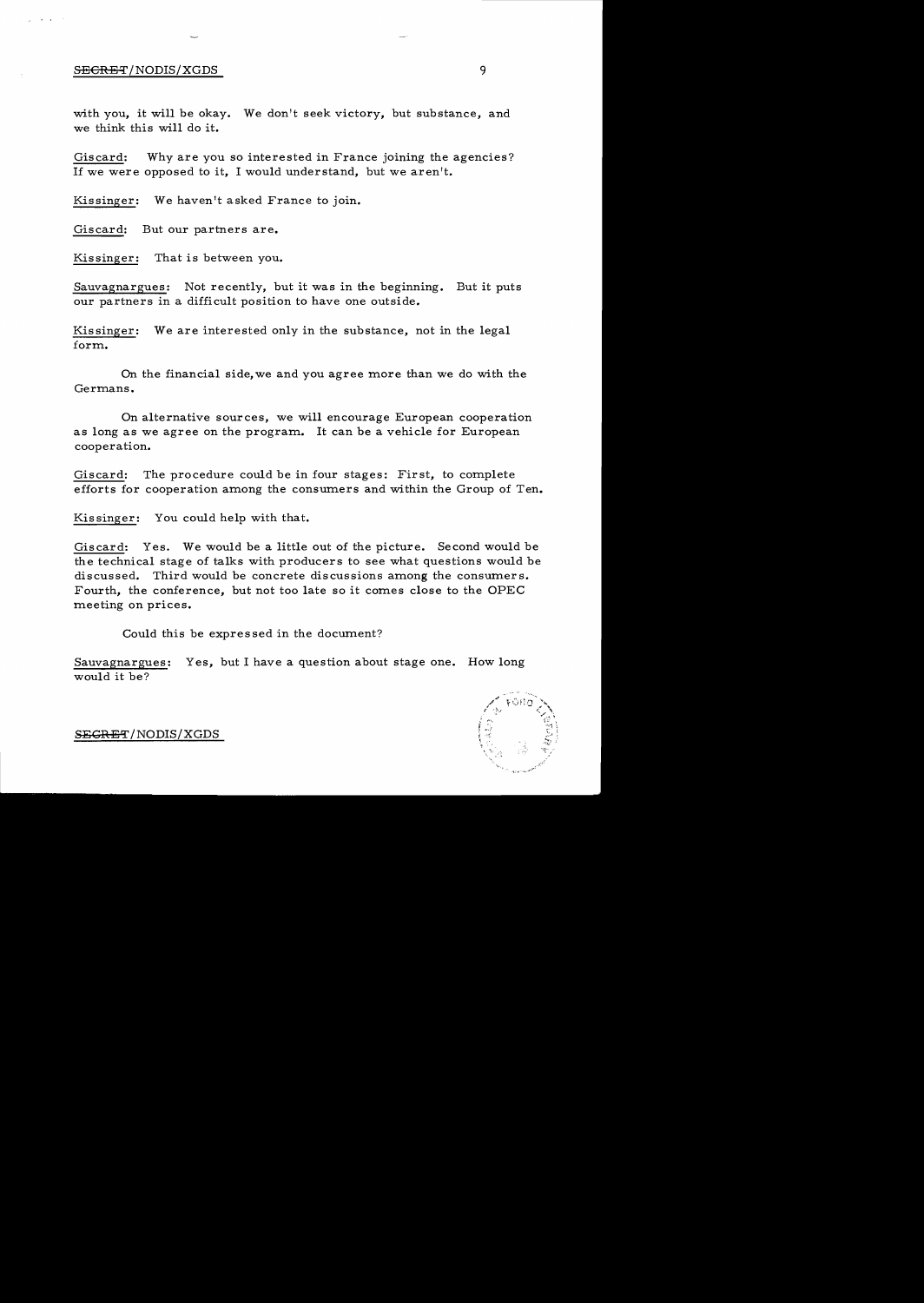#### $SEGREF/NODIS/XGDS$  10

Kissinger: If there is good faith by all sides and it is in the common interest, all this should be completed by the time of the conference. If there is obstructionism, then it would be delayed. We can't guarantee that.

Sauvagnargues: But if we could put it into a specific time limit.

Giscard: Like before the summer...

Kissinger: We can express it as a hope. It is a tactical question, whether we should be pushed by the producers.

Giscard: In the document, we are not required to agree. We could express differences on the timetable.

Sauvagnargues: In terms of the communique, we could put in the two thoughts -- consumer solidarity and consumer-producer talks.

Giscard: The rights of the consumers to organize the issues as an objective from their own side.

Sauvagnargues: I have a paper here. [He reads a draft.]

Kissinger: I like the President's formulation better. If we could use the four points that the President made, to work them into a statement.

SECRET/NODIS/XGDS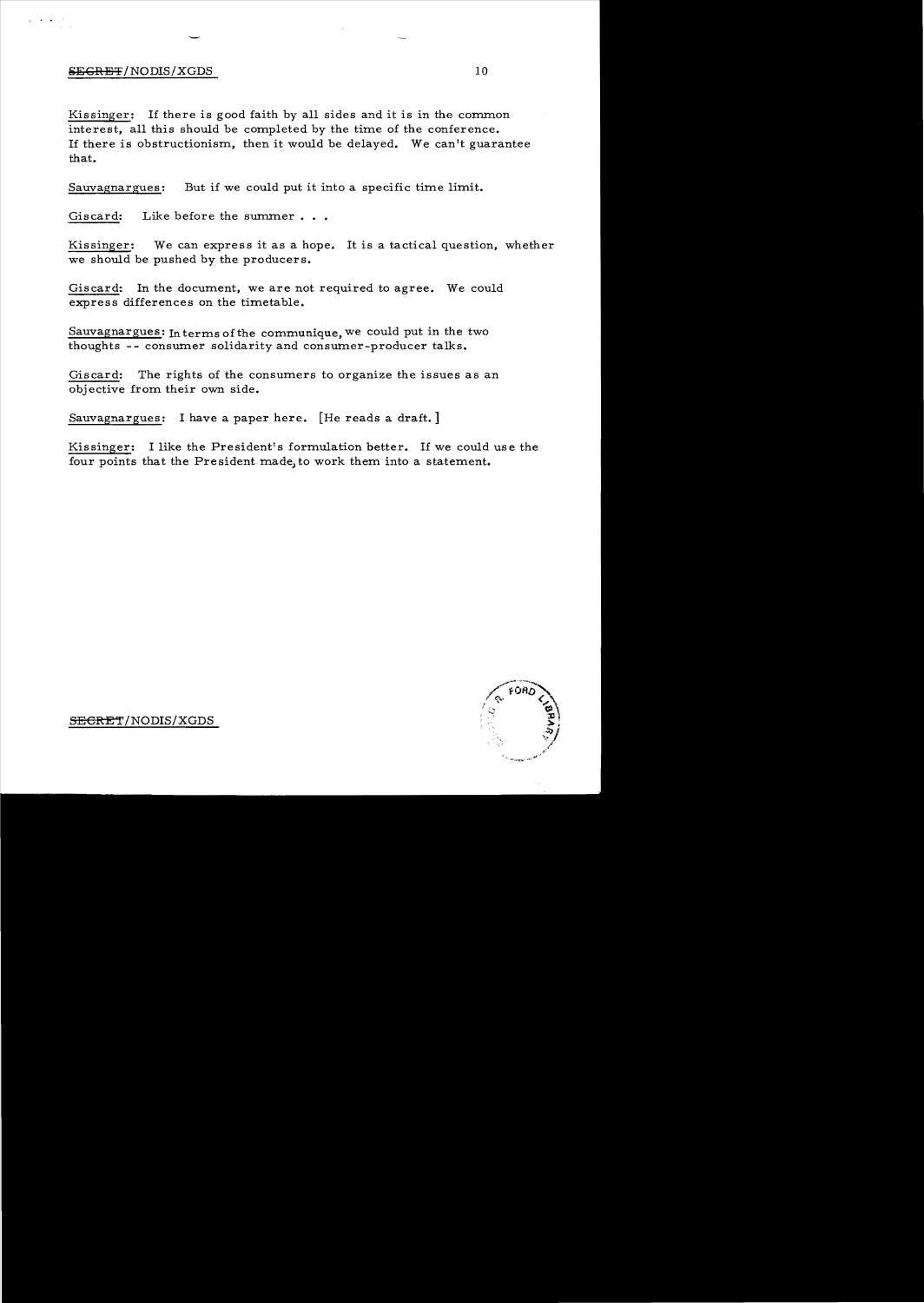# NATIONAL ARCHIVES AND RECORDS ADMINISTRATION Presidential Libraries withdrawal Sheet

 $\overline{\phantom{a}}$ 

 $\sim$ 

 $\frac{1}{2}$  ,  $\frac{1}{2}$ 

### WITHDRAWAL ID 017893

|                                                           | REASON FOR WITHDRAWAL National security restriction                                                                                                                                                                                |
|-----------------------------------------------------------|------------------------------------------------------------------------------------------------------------------------------------------------------------------------------------------------------------------------------------|
|                                                           | TYPE OF MATERIAL Memorandum of Conversation                                                                                                                                                                                        |
| valery Giscard dip<br>DESCRIPTION Duplicate of page 1     | TITLE Ford, Kissinger, French President<br>Valery Giscard d'Estainq                                                                                                                                                                |
| CREATION DATE $\ldots$ , $\ldots$ , $\frac{12}{15}{1974}$ |                                                                                                                                                                                                                                    |
| VOLUME 1 page                                             |                                                                                                                                                                                                                                    |
| COLLECTION/SERIES/FOLDER ID . 031400323<br>BOX NUMBER 8   | COLLECTION TITLE National Security Adviser. Memoranda of<br>Conversations<br>FOLDER TITLE December 15, 1974 - Ford, Kissinger,<br>French President Valery Giscard<br>d'Estaing, Foreign Minister Jean<br>Sauvagnarques (Meeting 1) |
| DATE WITHDRAWN 05/25/2004<br>WITHDRAWING ARCHIVIST GG     |                                                                                                                                                                                                                                    |

ستىيس